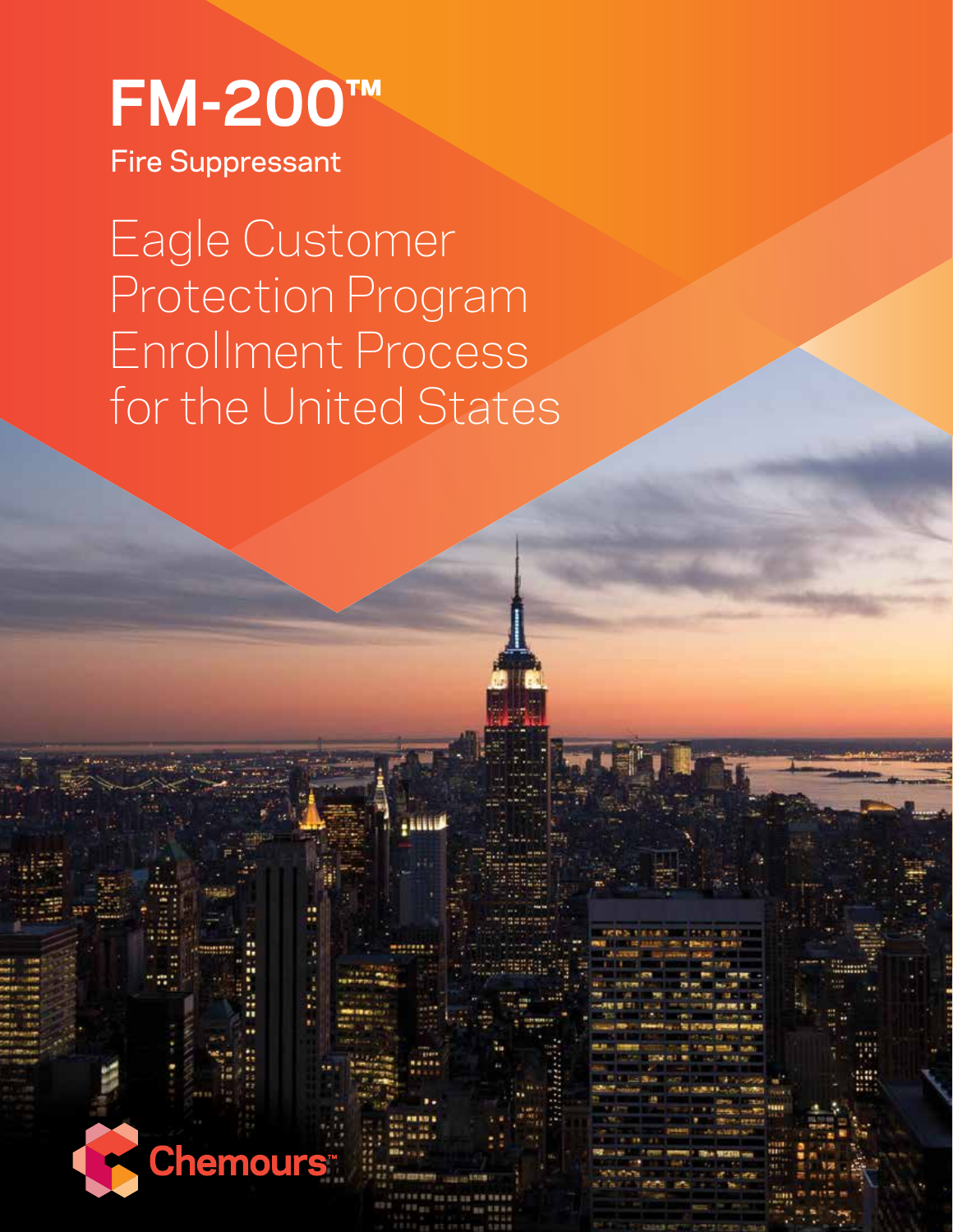

# **The FM-200™ Eagle Customer Protection Program: Double the Peace of Mind**

You know the best reasons to choose a FM-200™ fire suppression system from Chemours. It's the fastest fire protection system you can buy. It won't damage the equipment it's supposed to protect. It's safe for people and environmentally sustainable. It requires a minimum of space in your facility. It minimizes costly downtime in the event of fire, and it's still the most cost-effective clean agent fire protection solution.

In fact, it's so valuable that you should have the peace of mind that the uncertainty around environmental regulation will not affect your FM-200™ system, on top of the peace of mind provided by the system itself.

The FM-200™ Eagle Customer Protection Program for the United States gives you that peace of mind with a 20 year supply warranty for the clean agent inside your FM-200™ system.

The Eagle Customer Protection Program is free to join and eliminates any potential questions around the performance of the system or the length in time in which it can be used. By entering the program, you protect your investment in the system that's already protecting your most valuable assets.

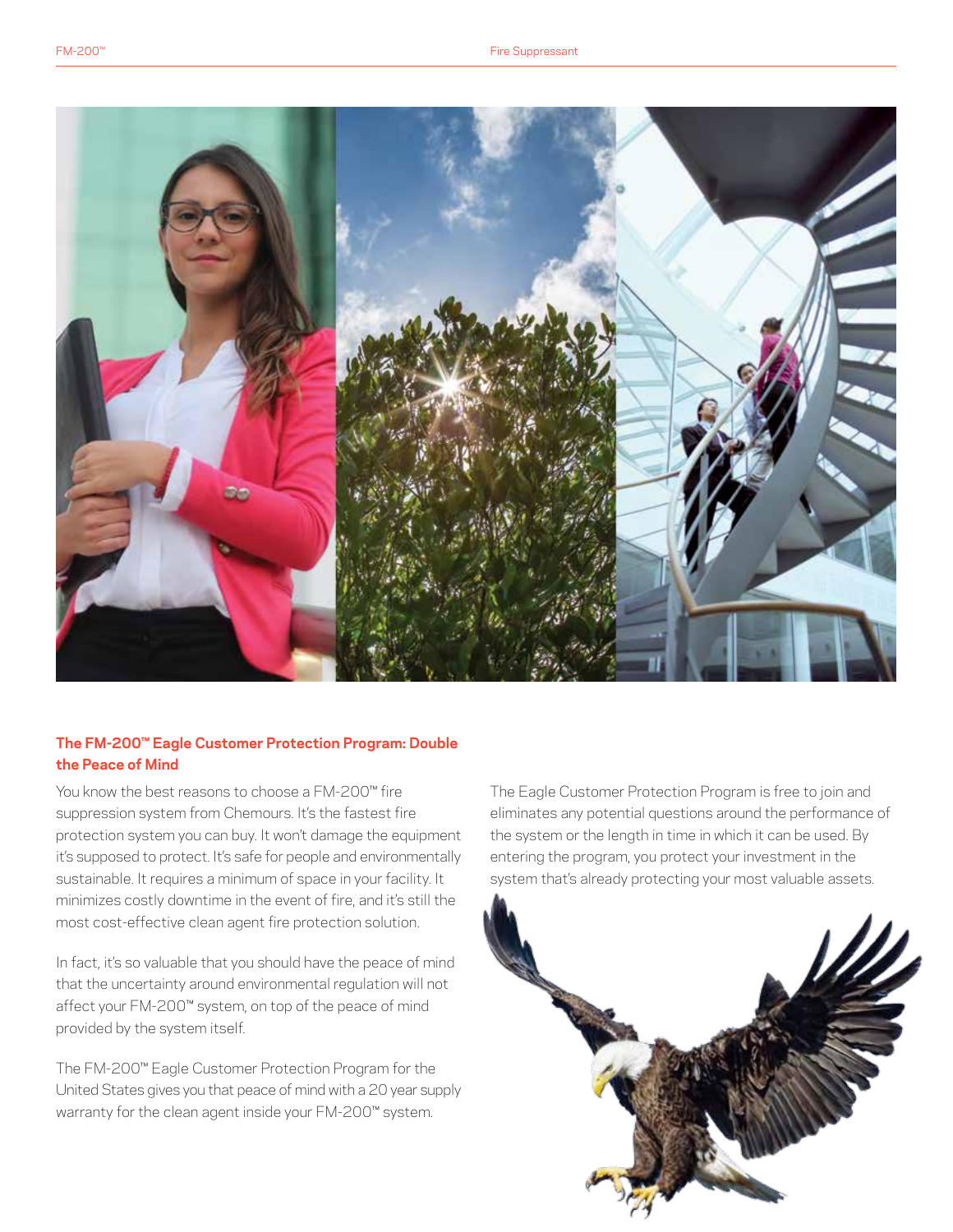

## **FM-200™ Proven Protection – Yesterday, Today, and Tomorrow**

The FM-200™ Eagle Customer Protection Program is the final piece of the package that makes FM-200™ the most costeffective clean agent fire suppressant choice for new construction, major renovations, and Halon replacement projects.

To get your 20 year warranty, follow these simple steps:

- 1. Ensure the system specified is from a genuine FM-200™ authorized manufacturer/installer. The warranty is only available on systems from authorized manufacturers/installers.
- 2. Once the system is installed, complete the registration requirements detailed in the warranty agreement document.
- 3. Send the completed documents to Chemours within 30 days of final system commissioning to apply for inclusion in the FM-200™ Eagle Customer Protection Program (FM200Warranty@Chemours.com).
- 4. Chemours will acknowledge receipt of your application.
- 5. Ensure you have a service and maintenance agreement with an authorized FM-200™ manufacturer/installer in accordance with the conditions set out in the warranty agreement.
- 6. Ensure that if a system refill is required during the period of the warranty that a genuine FM-200™ product is used.
- 7. Keep records of all service and maintenance visits, and any system refills, required during the period of the warranty.

Once completed, you can enjoy the peace of mind that your most valuable assets are fully protected for the next 20 years by the world's most widely specified waterless fire suppressant.